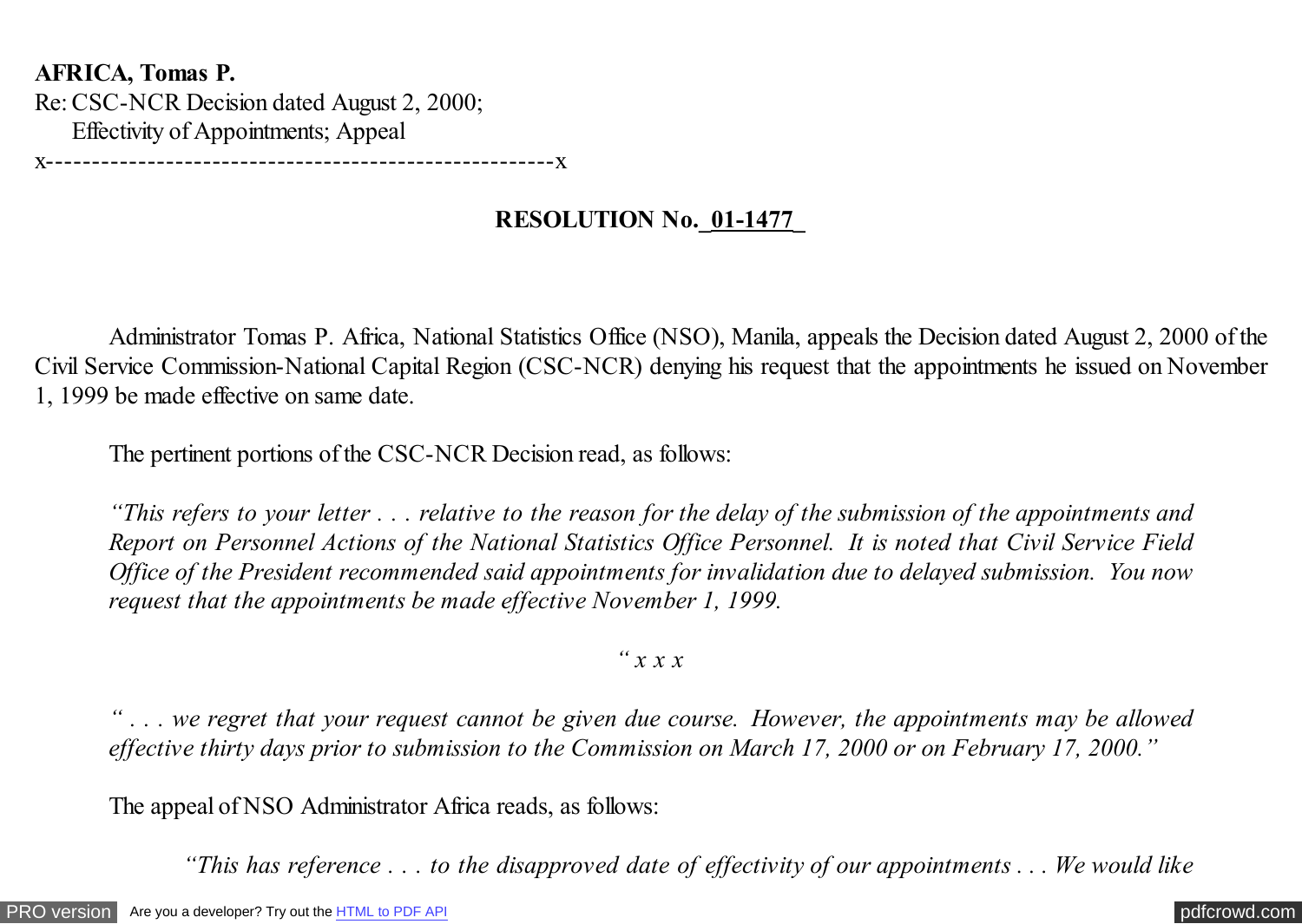*to appeal the decision of Director Grande.*

 *"At the outset, we would like to give you a background for the reason for the late submission of our appointment. Sometime in the last week of October 1999, we received the Approved Staffing Modification of this Office from DBM by virtue of the Approved Executive Order # 5. We posed a query to the CSC on November 15, 1999 as to the effects of our approved organization structure on some positions incorrectly assuming that it was a reorganization.*

 *"In response, the Commission pointed out their stand that in a reorganization, positions are deemed vacant and therefore previous incumbent cannot claim to be reappointed. . . .*

 *"In December 27, 1999, we sent a letter to DBM seeking clarification as to the exact nature of the approved E.O. #5, whether it is a 'streamlining or a reorganization measure'. . . .*

 *"The opinion of DBM which was our basis in preparing for our appointments, was released on January 26, 2000. It is only at this time when we began preparing for the appointments to retroact on November 1, 1999, which is the date of the approval of our approved organizational structure. That is the reason for the delay of the submission of our .appointment papers.*

 *"In this case, a re-issuance of the appointment is necessary . . . as most of the positions of the incumbents were renamed, reclassified and upgraded as a result of the streamlining, hence, the late submission of our appointments and ROPA.*

 *"In this regard, we earnestly appeal for the reconsideration of the approval of our appointments effective November 1, 1999 . . ."*

The CSC-NCR commented on the appeal, as follows:

[PRO version](http://pdfcrowd.com/customize/) Are you a developer? Try out th[e HTML to PDF API](http://pdfcrowd.com/html-to-pdf-api/?ref=pdf) contract the contract of the HTML to PDF API [pdfcrowd.com](http://pdfcrowd.com) *" . . . the CSC-NCR . . . denied the request of Administrator Africa but stated that the appointments may be allowed effective not earlier than thirty (30) days prior to submission to the Commission on March 17, 2000*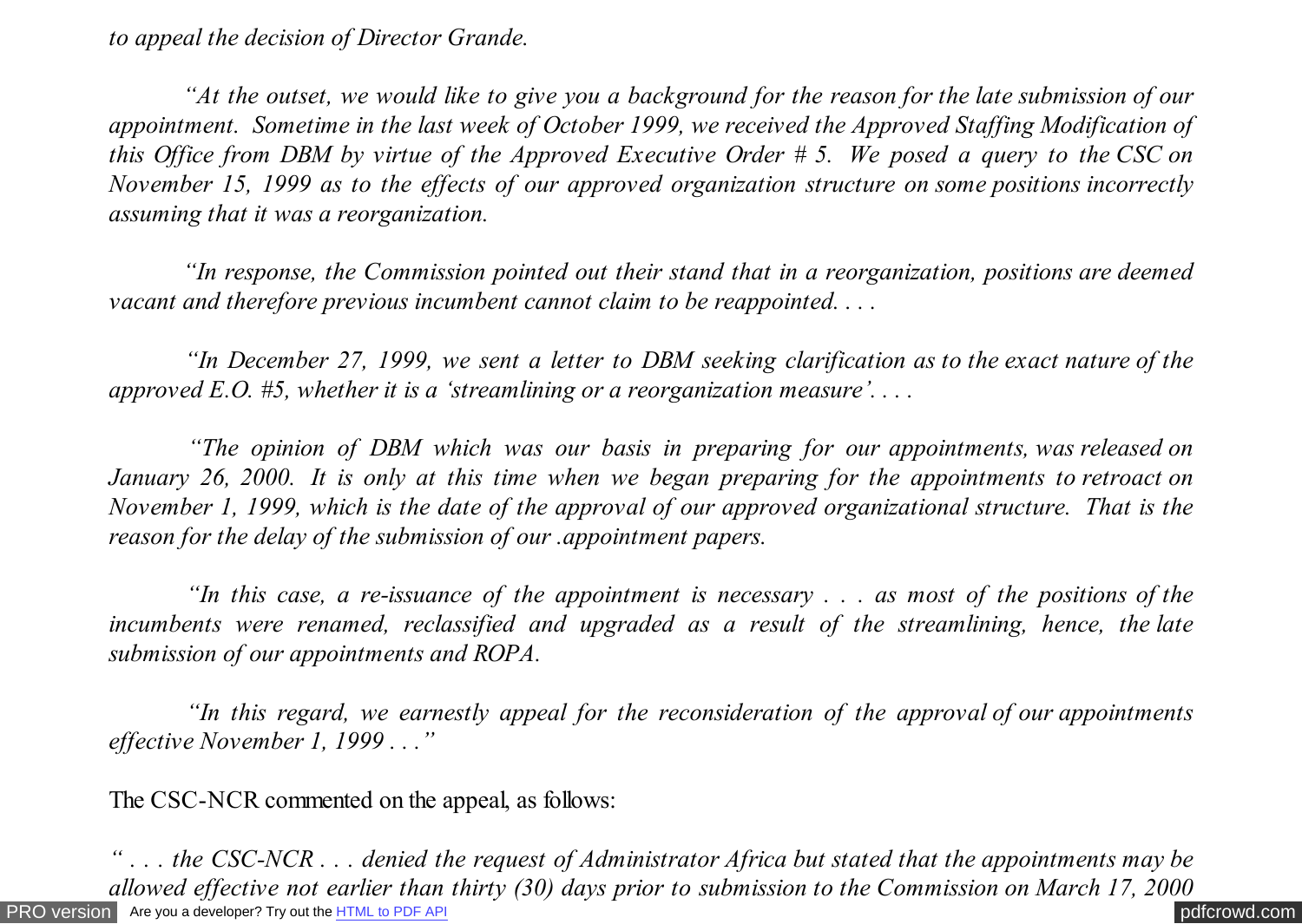*or on February 17, 2000 . . .*

*"We are forwarding the records of subject appointment on file with this Office for your reference."*

 Records show that on March 17, 2000, Administrator Africa submitted to the Civil Service Commission-Office of the President (CSC-OP) Field Office the Report on Personnel Actions and the appointments, dated November 1, 1999, of the personnel of the National Statistics Office (NSO). Administrator Africa explained to the said CSC field office the reasons for the delay of the submission of the said appointments and requested that they be made effective on November 1, 1999. According to him, the DBM Opinion which clarified the effects of E.O. No. 5 was released only on January 26, 2000 and it was only at that time that the appointments were prepared but the date of issuance was retroacted to November 1, 1999 which is the date of approval of the approved organizational structure. Subsequently, the CSC Field Office referred the said appointments and the letter-request to the Civil Service Commission-National Capital Region (CSC-NCR) recommending that they be invalidated on the ground of delayed submission. On August 2, 2000, the CSC-NCR allowed the said appointments but to be effective thirty (30) days prior to their submission or on February 17, 2000.

*allowed effective not earlier than thirty (30) days prior to submission to the Commission on March 17, 2000*

Hence, this appeal.

The sole issue to be resolved is whether the Decision dated August 2, 2000 of the CSC-NCR is in order.

 Relevant to the instant appeal **is Section 1, Rule VI of the Omnibus Rules on Appointments and Other Personnel Actions (Civil Service Commission Memorandum Circular No. 40, s. 1998)** which provides:

 *"SEC. 1. An appointment shall be submitted to the Commission within thirty (30) calendar days from the date of issuance, which shall be the date indicated below the signature of the appointing authority. Otherwise it shall be made effective thirty (30) days prior to date of submission to CSC.*

 *"In case of appointments issued by accredited agencies, the Report of Personnel Actions (ROPA) together with photocopies of appointments issued during the month shall be submitted within 15 days of the succeeding month. Appointments not submitted within the prescribed period shall be made effective 30 days*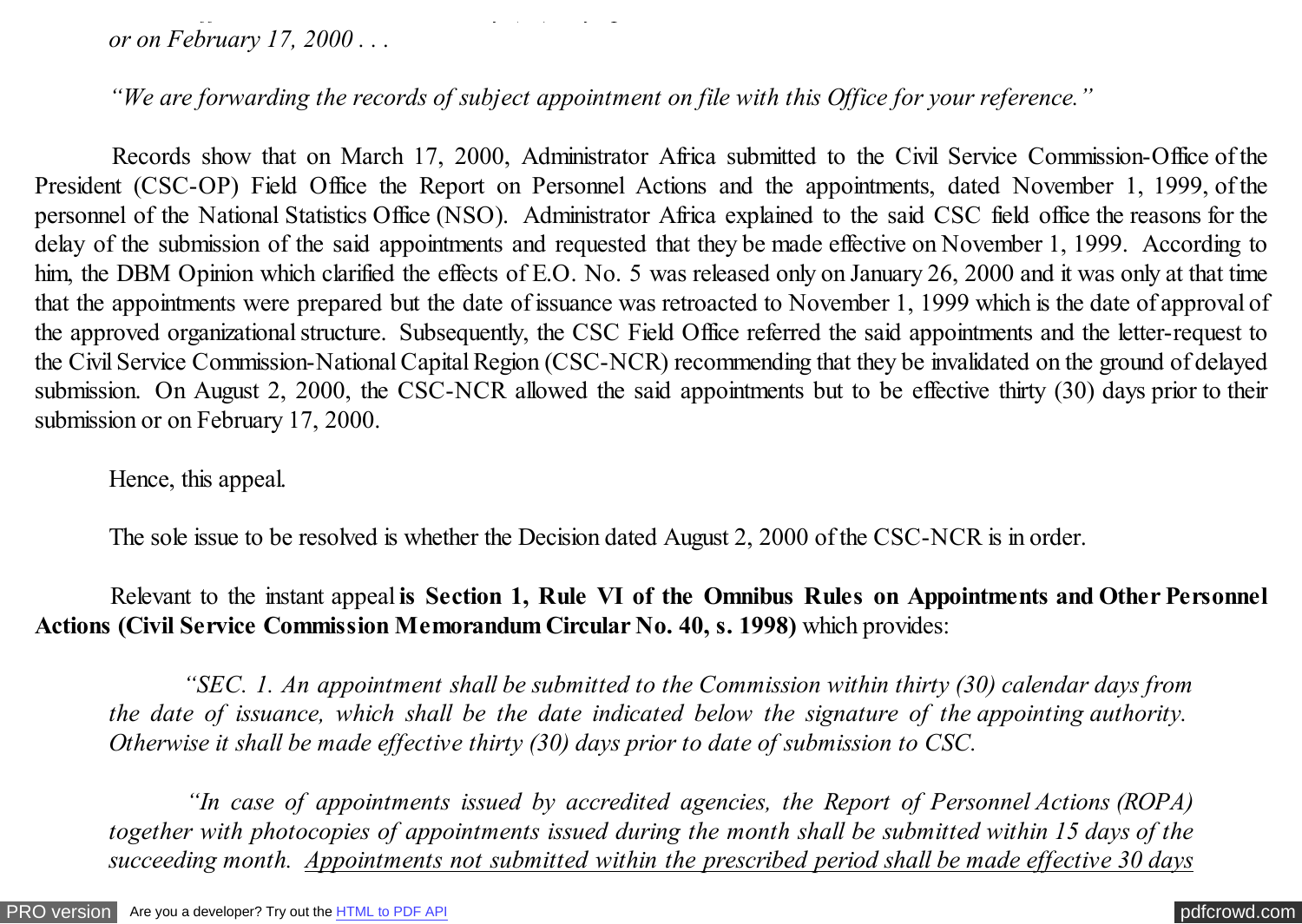*prior to date of submission."* (Underlining ours)

<span id="page-3-0"></span> From the foregoing, it is clear that the failure of an accredited agency to submit its ROPA and the photocopies of the appointments it issued for the month within fifteen (15) days of the succeeding month would make the said appointments effective thirty (30) days prior to the date of submission.

However, it must be mentioned that although Executive Order No. 5 (STRENGTHENING THE NATIONAL STATISTICS OFFICE) was approved by then President Estrada as early as July 29, 1998, the NSO had no idea how to implement the new organizational structure of the said agency. Thus, it sought clarification from the Department of Budget and Management (DBM) on December 27, 1999, on the exact nature of the reorganization. On January 26, 2000, the DBM responded to the said query, in the following manner:

*"With regard to . . . NSO's query, it could be inferred that in the use of the word 'reorganization', the agency is actually referring to 're-engineering'. In this regard and following the above distinct features of the two institutional/organizational development modes, the strengthening measures for NSO, as directed by EO5, are deemed those of STREAMLINING. The following institutional attributes/considerations are indicative of such streamlining arrangement in the agency under EO5.*

## *" x x x*

*"It is hoped that the above guidelines clarify matters with regard to the approved organization and staffing changes in the NSO pursuant to EO 5."*

 Upon receiving the said reply, the NSO started preparing for the appointments of its employee and retroacted the same to November 1, 1999.

 The Commission finds the explanation of the appellant acceptable. Although, there was really a delay in the submission of the subject appointments, it is noted that the agency was not totally at fault. It was important for them to wait for the answer of the DBM before they could issue the appointments, precisely because they did not know the nature of the appointments they will issue.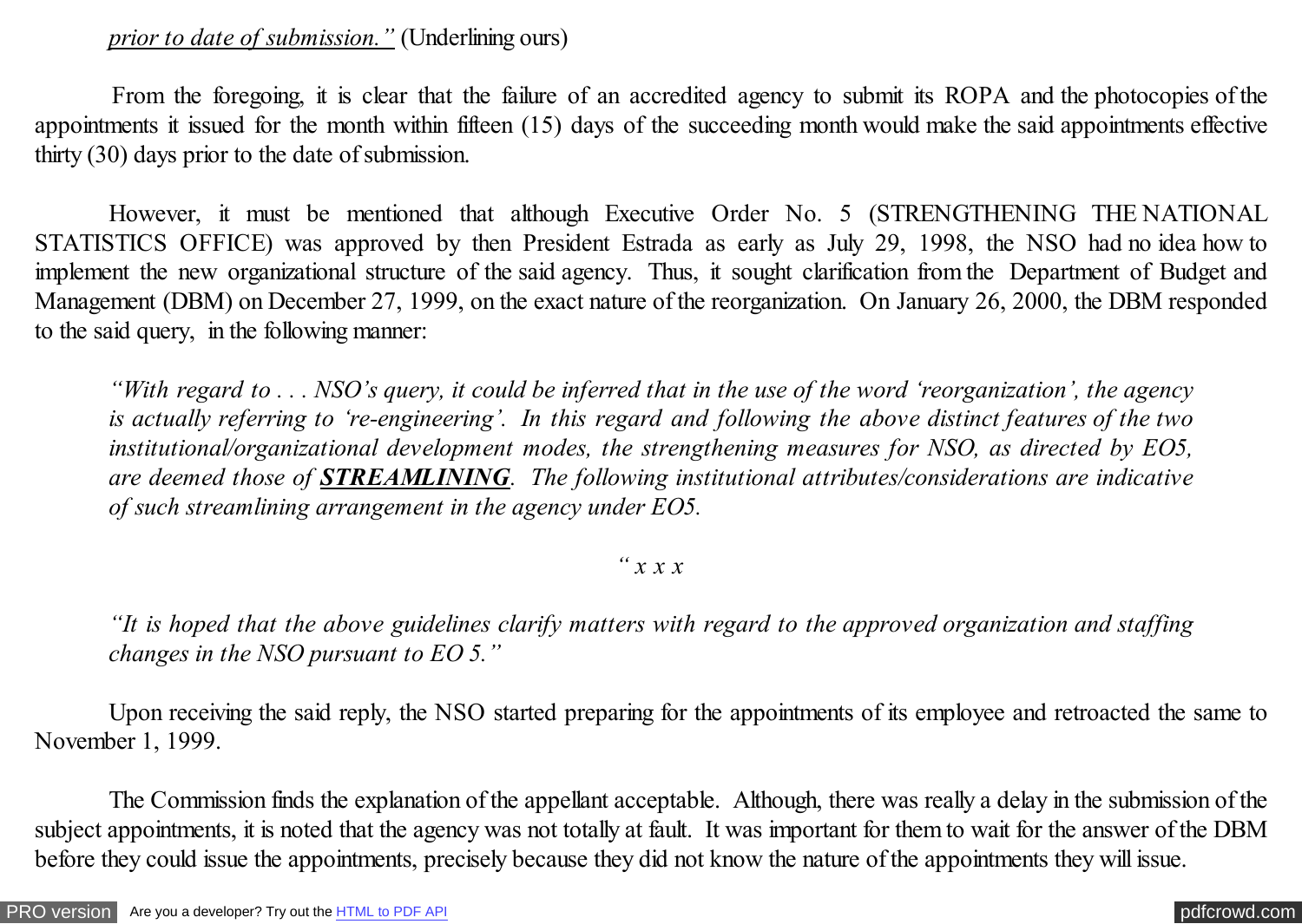At this point, it is worth mentioning that the said appointments were issued by virtue of the reclassification of the positions at the National Statistics Office.

 Upgrading/Reclassification refers to the change in position title with the corresponding increase in salary grade. Positions are upgraded in order to attain effectively the functions and duties attached to the position and for the employee to perform an all-around adaptability in meeting diverse work assignments. This requires the issuance of appointment.

 Upgrading/Reclassification usually involves abolition and collapsing of positions which the agency finds insignificant to augment the salaries assigned to the upgraded/reclassified position.

 The incumbent of a position in a permanent capacity which has been upgraded/reclassified shall be appointed to the upgraded/reclassified position without change in employment status, irrespective of whether or not he meets the qualification requirements therefor. However, he shall no longer be promoted to the next higher position unless he meets the qualification requirements of the position involved. $\boxed{1}$ 

 From the foregoing, it is clear that the incumbent of a reclassified position shall be automatically appointed thereto. Thus, the NSO could have issued the appointments of its personnel and submitted the ROPA within the reglementary period (15 days of the succeeding month) if only they requested an opinion from the DBM earlier. To repeat, Executive Order No. 5 (streamlining the NSO) was issued as early as July 29, 1998, however, they requested an opinion only on December 27, 1999. Nevertheless, the Commission finds the appeal meritorious.

It must also be emphasized that an appointment shall take effect immediately upon the issuance by the appointing authority.<sup>[2]</sup> Moreover, no appointment shall be made effective earlier than the date of issuance.<sup>[3]</sup>

However, the appellant should be reminded that as an accredited agency, the NSO is expected to be adept on civil service matter. The leniency with which the Commission has treated this incident will not be the same with respect to appointments and personnel actions it may issue later. In consonance with **Section 65, Chapter 10, Subtitle A, Title I, Book V of the Administrative Code of 1987,** the appointing authority shall be accountable for all the appointments he issues. In case an appointment is found to have been issued in violation of the Civil Service Law and Rules, the appointing authority shall be personally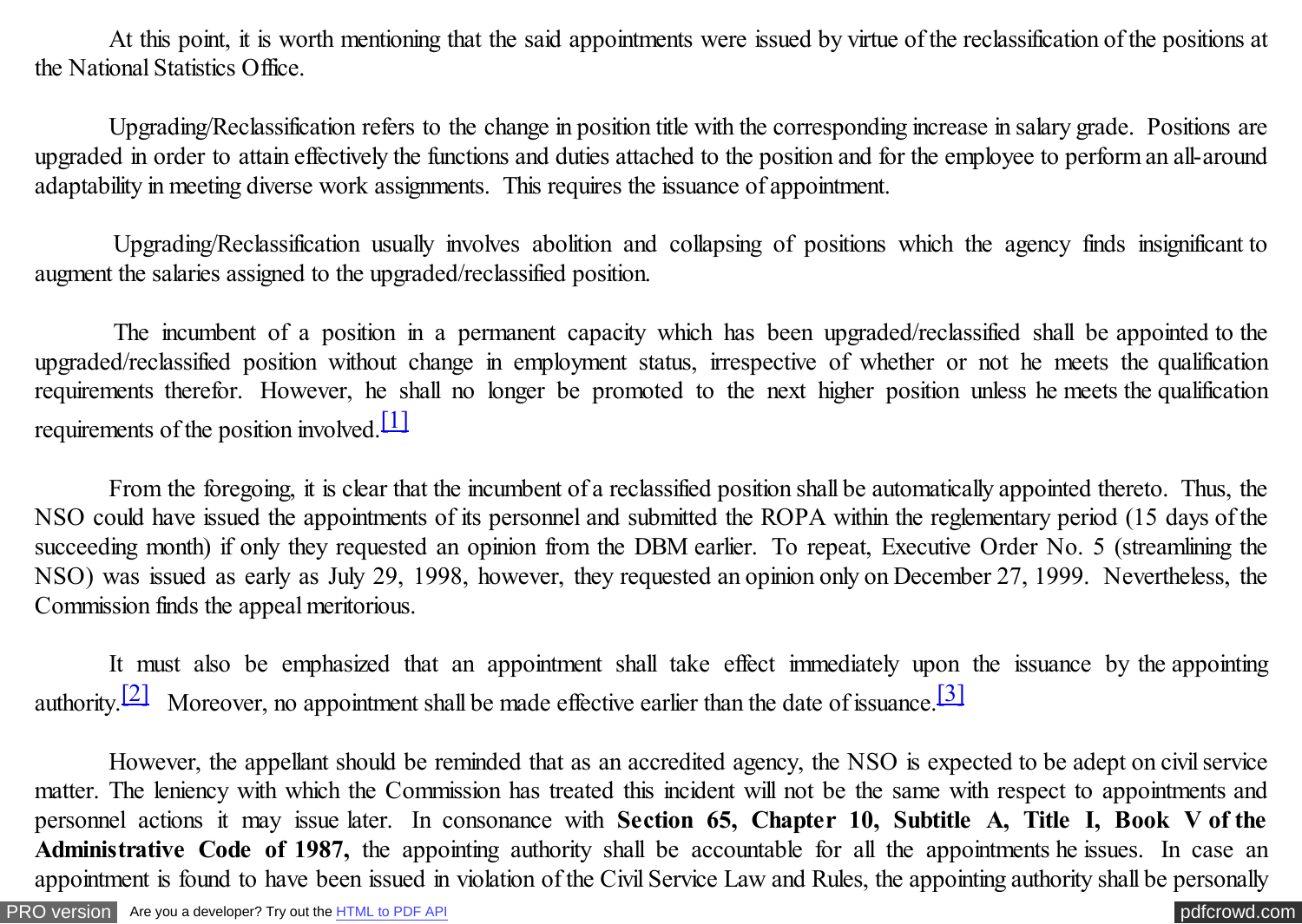liable for the pay that would have accrued had the employment been lawful.<sup>[4]</sup>

 **WHEREFORE**, the appeal of Administrator Tomas P. Africa is hereby **GRANTED.** Accordingly, the CSC-NCR Decision dated August 2, 2000 is reversed. Therefore, the appointments issued by Administrator Africa shall be effective on November 1, 1999.

Quezon City, **September 5, 2001**

**(SIGNED) KARINA CONSTANTINO-DAVID** Chairman

**(SIGNED) JOSE F. ERESTAIN, JR.** Commissioner

**(SIGNED) J. WALDEMAR V. VALMORES** Commissioner

Attested by:

**(SIGNED) ARIEL G. RONQUILLO** Director III

FPG/KPZ/X3/Y11(D18)jrl *Africa*/NDC-00-1016